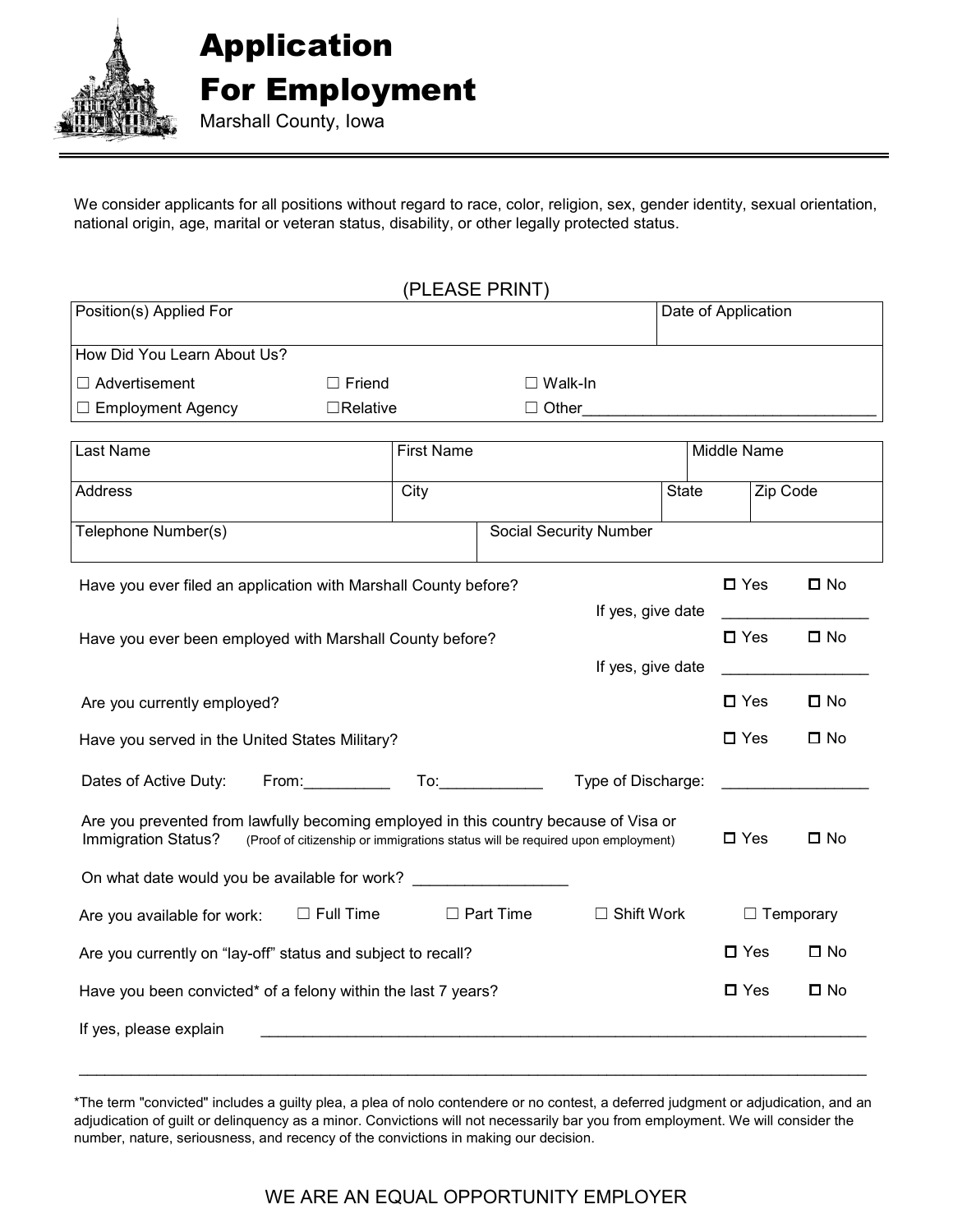# Employment Experience

List your employers, assignments or volunteer activities starting with the most recent.

Include any job-related military service assignments.

| Employer                         | Telephone                         | Dates Employed                 |                | Summarize the nature of the work    |  |
|----------------------------------|-----------------------------------|--------------------------------|----------------|-------------------------------------|--|
|                                  | $\lambda$                         | From                           | To             | performed and job responsibilities: |  |
| Address                          |                                   |                                |                |                                     |  |
|                                  |                                   |                                |                |                                     |  |
| Job Title                        |                                   | Hourly Rate/Salary             |                |                                     |  |
|                                  |                                   | Starting                       |                |                                     |  |
| Immediate Supervisor and Title   |                                   |                                | Per            |                                     |  |
|                                  |                                   | \$                             |                |                                     |  |
| Reason for Leaving               |                                   | Hourly Rate/Salary<br>Final    |                |                                     |  |
| May we contact for reference?    | □ Yes □ No □ Later                | \$                             | Per            |                                     |  |
| Employer                         | Telephone                         | Dates Employed                 |                | Summarize the nature of the work    |  |
|                                  | $\mathcal{E}$                     |                                | To             | performed and job responsibilities: |  |
| Address                          |                                   | From                           |                |                                     |  |
|                                  |                                   |                                |                |                                     |  |
| Job Title                        |                                   | Hourly Rate/Salary             |                |                                     |  |
|                                  |                                   | Starting                       |                |                                     |  |
| Immediate Supervisor and Title   |                                   |                                | Per            |                                     |  |
|                                  |                                   | \$                             |                |                                     |  |
| Reason for Leaving               |                                   | Hourly Rate/Salary<br>Final    |                |                                     |  |
|                                  |                                   |                                | Per            |                                     |  |
| May we contact for reference?    | $\Box$ Yes $\Box$ No $\Box$ Later | \$                             |                |                                     |  |
| Employer                         | Telephone                         |                                | Dates Employed | Summarize the nature of the work    |  |
| $\lambda$                        |                                   | From                           | To             | performed and job responsibilities: |  |
| <b>Address</b>                   |                                   |                                |                |                                     |  |
|                                  |                                   |                                |                |                                     |  |
| Job Title                        |                                   | Hourly Rate/Salary<br>Starting |                |                                     |  |
| Immediate Supervisor and Title   | \$                                | Per                            |                |                                     |  |
| Reason for Leaving               |                                   | Hourly Rate/Salary             |                |                                     |  |
|                                  |                                   |                                | Final          |                                     |  |
| May we contact for<br>reference? | □ Yes □ No □ Later                | \$                             | Per            |                                     |  |

Comments (including explanation of any gaps in employment)

If you need additional space, please continue on a separate sheet of paper.

\_\_\_\_\_\_\_\_\_\_\_\_\_\_\_\_\_\_\_\_\_\_\_\_\_\_\_\_\_\_\_\_\_\_\_\_\_\_\_\_\_\_\_\_\_\_\_\_\_\_\_\_\_\_\_\_\_\_\_\_\_\_\_\_\_\_\_\_\_\_\_\_\_\_\_\_\_\_\_\_\_\_\_\_\_\_\_\_\_\_\_

\_\_\_\_\_\_\_\_\_\_\_\_\_\_\_\_\_\_\_\_\_\_\_\_\_\_\_\_\_\_\_\_\_\_\_\_\_\_\_\_\_\_\_\_\_\_\_\_\_\_\_\_\_\_\_\_\_\_\_\_\_\_\_\_\_\_\_\_\_\_\_\_\_\_\_\_\_\_\_\_\_\_\_\_\_\_\_\_\_\_\_

\_\_\_\_\_\_\_\_\_\_\_\_\_\_\_\_\_\_\_\_\_\_\_\_\_\_\_\_\_\_\_\_\_\_\_\_\_\_\_\_\_\_\_\_\_\_\_\_\_\_\_\_\_\_\_\_\_\_\_\_\_\_\_\_\_\_\_\_\_\_\_\_\_\_\_\_\_\_\_\_\_\_\_\_\_\_\_\_\_\_\_\_

\_\_\_\_\_\_\_\_\_\_\_\_\_\_\_\_\_\_\_\_\_\_\_\_\_\_\_\_\_\_\_\_\_\_\_\_\_\_\_\_\_\_\_\_\_\_\_\_\_\_\_\_\_\_\_\_\_\_\_\_\_\_\_\_\_\_\_\_\_\_\_\_\_\_\_\_\_\_\_\_\_\_\_\_\_\_\_\_\_\_\_\_

\_\_\_\_\_\_\_\_\_\_\_\_\_\_\_\_\_\_\_\_\_\_\_\_\_\_\_\_\_\_\_\_\_\_\_\_\_\_\_\_\_\_\_\_\_\_\_\_\_\_\_\_\_\_\_\_\_\_\_\_\_\_\_\_\_\_\_\_\_\_\_\_\_\_\_\_\_\_\_\_\_\_\_\_\_\_\_\_\_\_\_\_

#### **Skills and Qualifications**

Summarize special job-related skills and qualifications acquired from employment or other experience.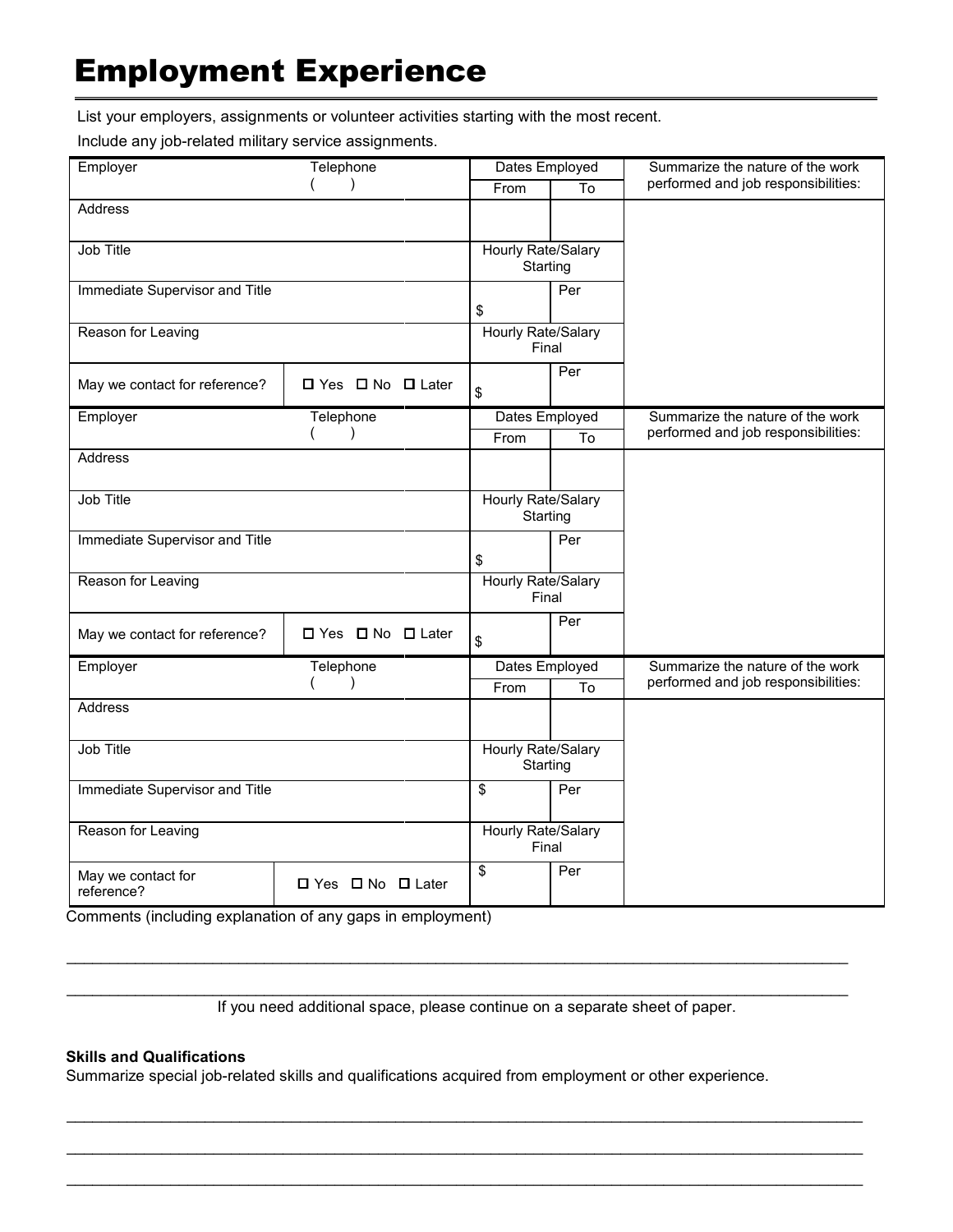# Education

| <b>High School:</b>                                                                                                                                     |     |                      | Location:                                                                |                     |                                                                                                                                                     |
|---------------------------------------------------------------------------------------------------------------------------------------------------------|-----|----------------------|--------------------------------------------------------------------------|---------------------|-----------------------------------------------------------------------------------------------------------------------------------------------------|
| From:                                                                                                                                                   | To: | Did you<br>Graduate? | □ Yes □ No                                                               | Diploma/<br>Degree: |                                                                                                                                                     |
| College:                                                                                                                                                |     |                      | Location:                                                                |                     |                                                                                                                                                     |
| From:                                                                                                                                                   | To: | Did you<br>Graduate? | $\Box$ Yes $\Box$ No                                                     | Degree:             |                                                                                                                                                     |
| Other:                                                                                                                                                  |     |                      | Location:                                                                |                     |                                                                                                                                                     |
| From:                                                                                                                                                   | To: | Did you<br>Graduate? | $\Box$ Yes $\Box$ No                                                     | Degree:             |                                                                                                                                                     |
| <b>Describe any specialized</b><br>training, apprenticeship,<br>skills and extra-curricular<br>activities.<br>Describe any honors you<br>have received. |     |                      |                                                                          |                     |                                                                                                                                                     |
| Any additional information<br>you feel may be helpful to<br>us in considering your<br>application.                                                      |     |                      |                                                                          |                     |                                                                                                                                                     |
| or other protected status:                                                                                                                              |     |                      | List professional, trade, business or civic activities and offices held. |                     | You may exclude memberships which would reveal sex, gender identity, sexual orientation, race, religion, national origin, age, ancestry, disability |

# References

#### **Personal**

Provide name, title, and telephone number of three personal references who are not related to you.

| -          |  |
|------------|--|
| $\sqrt{2}$ |  |

#### **Professional**

Provide name, title, and telephone number of three work related references who are not related to you.

| <u>.</u> |  |
|----------|--|
| Ð<br>ັ   |  |
|          |  |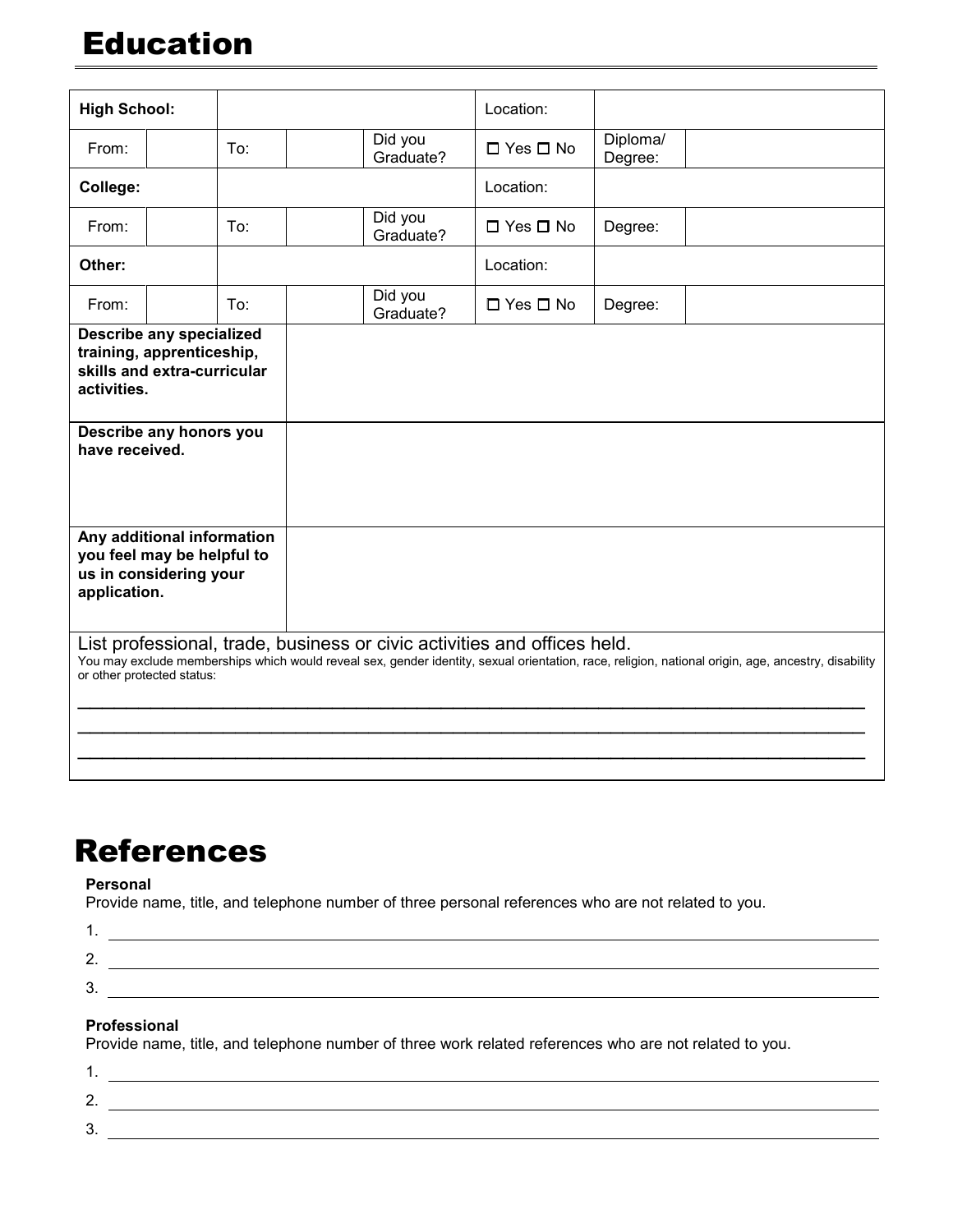**Note to Applicants: Do not answer this question unless you have been provided a job description/specification containing the responsibilities and duties of the job for which you are applying.** 

Are you capable of performing, with or without a reasonable accommodation, the essential functions of the job for which you have applied? ☐ Yes ☐ No

All applicants for employment may be required to submit to a drug and alcohol test after a conditional offer of employment has been made. The results of the drug and alcohol tests will be provided to the County. If you are currently using illegal drugs or controlled substances, you are not eligible for employment. If you use illegal drugs or controlled substances after you have been employed, you will be subject to disciplinary action or dismissal. This policy does not apply to the use of medications which have been prescribed for an individual by a licensed medical practitioner and which are used strictly in accordance with the prescription.

### **APPLICANT ACKNOWLEDGMENT**

I certify that answers given herein are true and complete to the best of my knowledge.

I authorize investigation of all statements contained in this application for employment as may be necessary in arriving at an employment decision. In connection with my application for employment with the County, I expressly authorize the release to the County of any records or information which may refer or relate to my application for employment, including, but not limited to, records of schools, law enforcement or criminal justice agencies, social media accounts and previous employers. I hereby release and discharge the County and any other person, firm, agency or corporation from any and all claims and liability which I may have or ever claim to have relating to information provided to the County as part of my application for employment.

This application for employment shall be considered active for a period of time not to exceed one year. Any applicant wishing to be considered for employment beyond this time period should inquire as to whether or not applications are being accepted at that time.

The applicant understands that neither this document nor any offer of employment from the employer constitutes an employment contract, unless the employer and employee in writing execute a specific document to that affect.

In the event of employment, I understand that false or misleading information given in this application or my interview(s) may result in discharge, that I am required to abide by all rules and regulations of the employer, and I may be required to satisfactorily pass a physical examination given by a physician designated by the county and asked to sign a consent for release of medical information derived from said examination.

\_\_\_\_\_\_\_\_\_\_\_\_\_\_\_\_\_\_\_\_\_\_\_\_\_\_\_\_\_\_\_\_\_\_\_\_\_\_ \_\_\_\_\_\_\_\_\_\_\_\_

I certify that I am 18 years old or older.